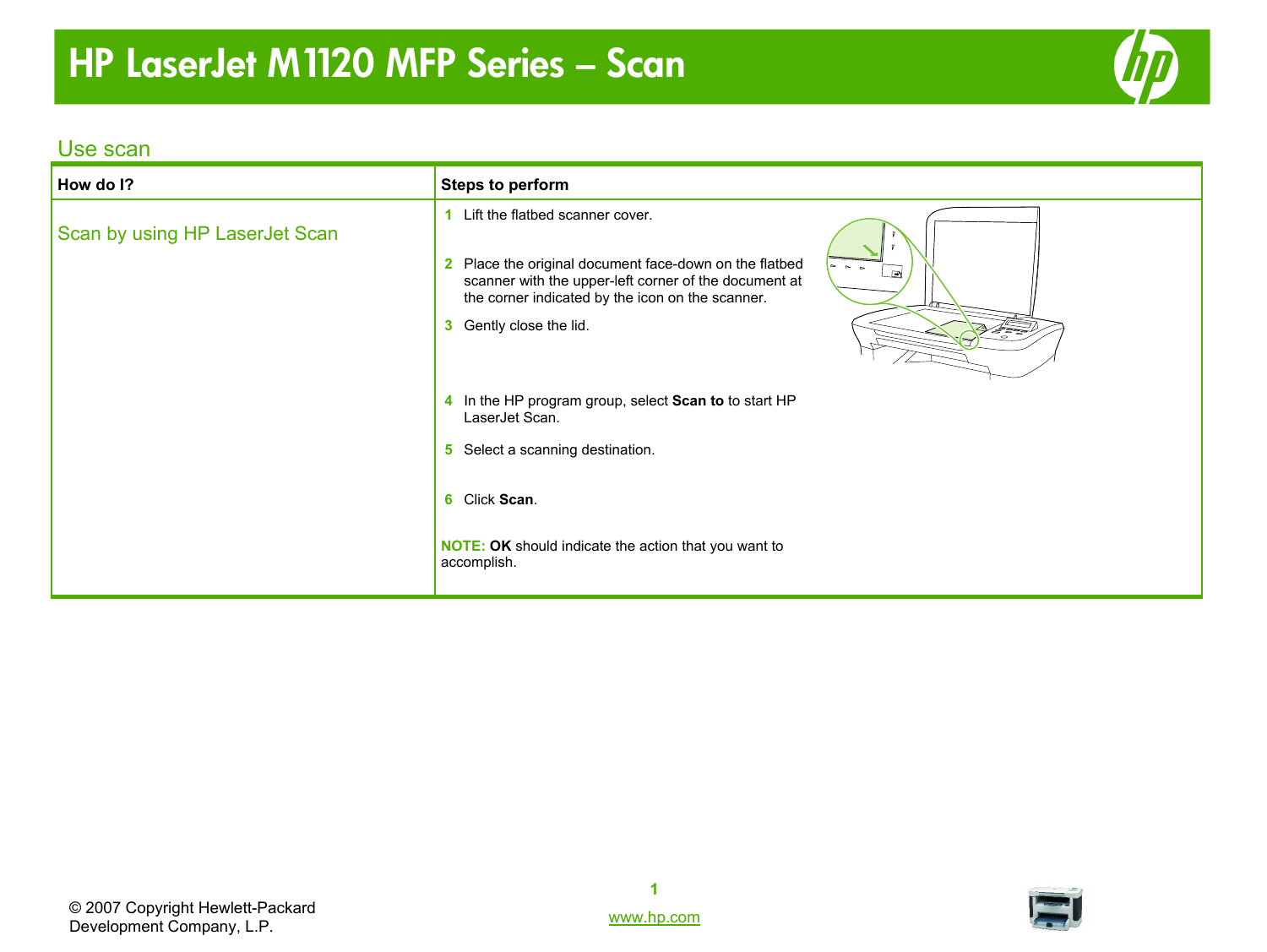# **HP LaserJet M1120 MFP Series – Scan**



### E-mail my scan

| How do I?                                       | Steps to perform                                                                                                                                                                                                             |
|-------------------------------------------------|------------------------------------------------------------------------------------------------------------------------------------------------------------------------------------------------------------------------------|
| Scan to a file, e-mail, or software program     | Lift the flatbed scanner cover.<br>2 Place the original document face-down on the flatbed<br>$\sim$ $\sim$<br>国<br>scanner with the upper-left corner of the document at<br>the corner indicated by the icon on the scanner. |
|                                                 | 3 Gently close the lid.                                                                                                                                                                                                      |
| <b>Scan by using HP LaserJet Scan (Windows)</b> | 4 In the HP program group, select Scan to to start HP<br>LaserJet Scan.                                                                                                                                                      |
|                                                 | 5 Select a scanning destination.                                                                                                                                                                                             |
|                                                 | 6 Click Scan.                                                                                                                                                                                                                |

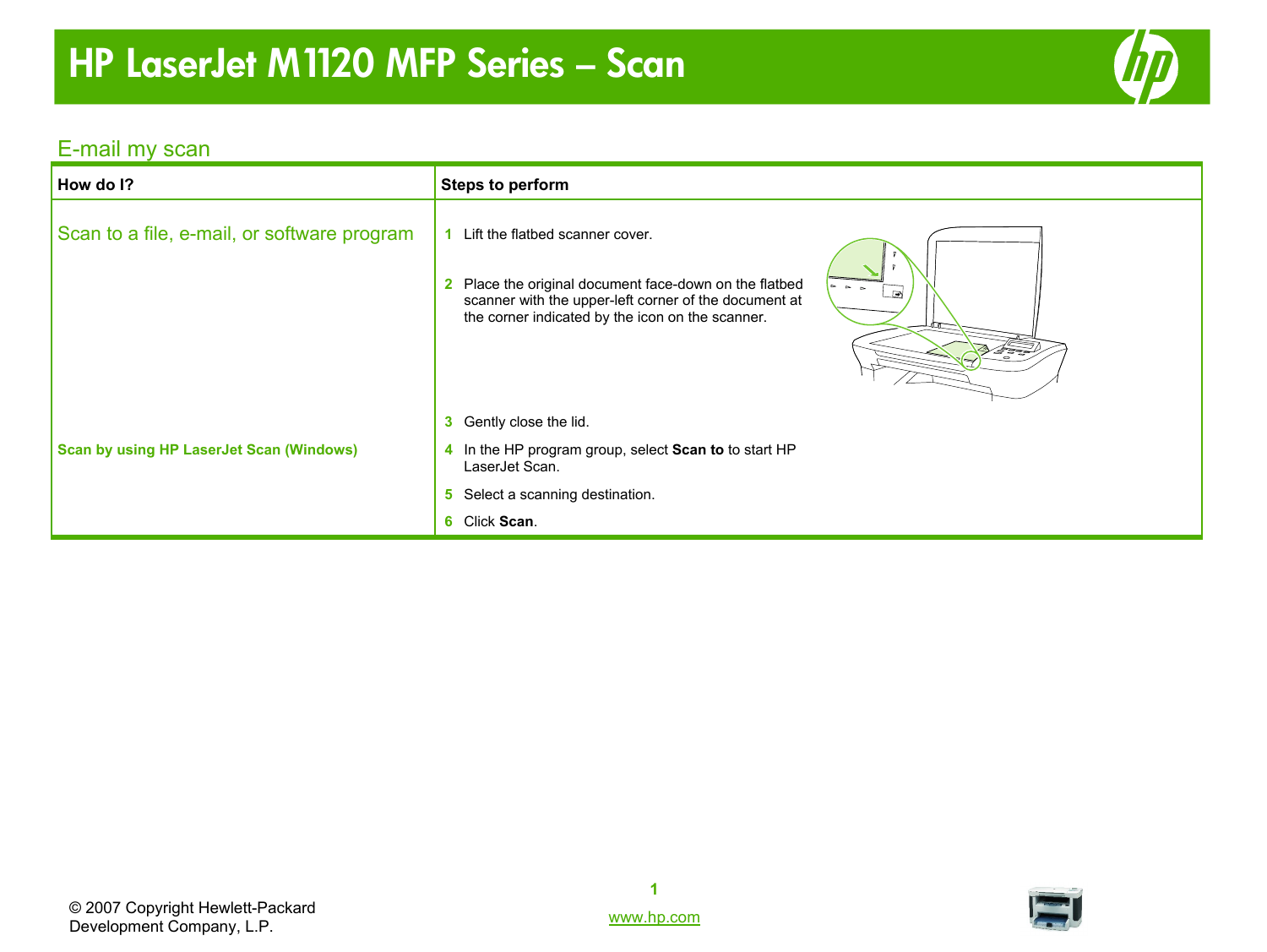

### Send my scan to a folder

| How do I?                                       | <b>Steps to perform</b>                                                                                                                                                                                                                       |
|-------------------------------------------------|-----------------------------------------------------------------------------------------------------------------------------------------------------------------------------------------------------------------------------------------------|
| Scan to a folder                                | Lift the flatbed scanner cover.<br>2 Place the original document face-down on the flatbed<br>scanner with the upper-left corner of the document at<br><u>a</u><br>the corner indicated by the icon on the scanner.<br>3 Gently close the lid. |
| <b>Scan by using HP LaserJet Scan (Windows)</b> | 4 In the HP program group, select Scan to to start HP<br>LaserJet Scan.                                                                                                                                                                       |
| <b>NOTE:</b> Destination must be set up.        | Select a scanning destination.<br>5.<br>6 Click Scan.                                                                                                                                                                                         |